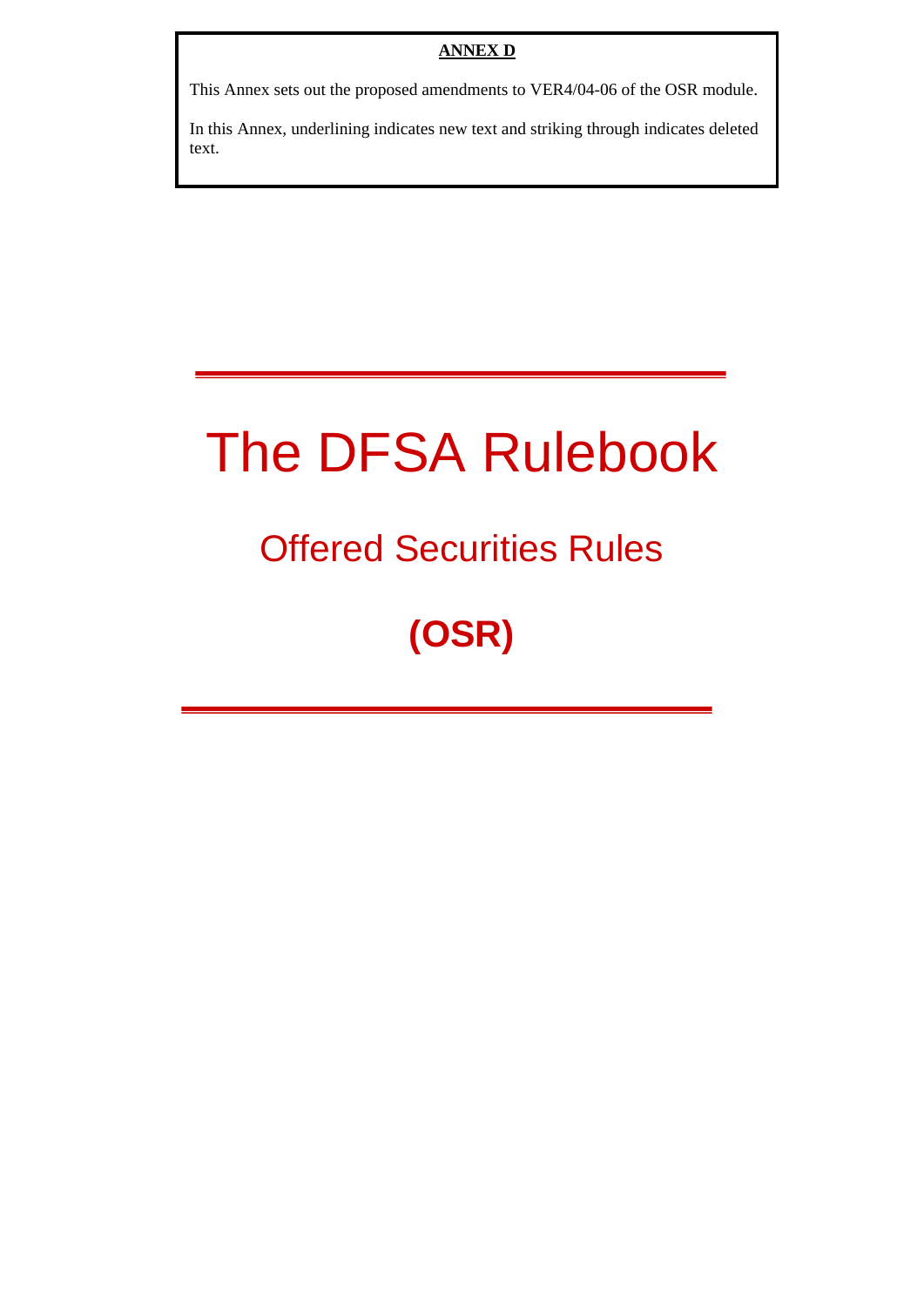

## **4 PROSPECTUS OFFERS OF SECURITIES**

- **4.2.6** (1) A Person who makes or intends to make a Prospectus Offer must appoint a sponsor in sufficient time to enable the sponsor to comply with the requirements of chapter 10 of this module.
	- (2) The appointment of a sponsor under Rule 4.2.6(1) remains in effect for the period the Prospectus Offer remains open.

## **8 OBLIGATIONS OF REPORTING ENTITIES**

### **8.1 Application**

**8.1.1** This chapter applies to a Reporting Entity.

#### **Guidance**

- 1. The term Reporting Entity is defined in the Schedule to the Markets Law 2004 as follows:
	- $"(1)$  Subject to (2), a person is a Reporting Entity if:
		- (a) the person has or had Securities admitted to an Official List of Securities at any time;
		- (b) the person has filed a prospectus with the DFSA under Article 15;
		- (c) the person merges with or acquires a Reporting Entity; or
		- (d) the person is declared in writing to be a Reporting Entity by the DFSA.
	- (2) A person is not a Reporting Entity if:
		- (a) the person is a properly constituted government, a government agency, a central bank or other type of national monetary authority of a country or jurisdiction, a supra-national organisation whose members are either countries, central banks or national monetary authorities, a public authority or a state investment body; or
		- (b) (i) the person previously had Securities admitted to an Official List of Securities;
			- (ii) the person currently has no Securities admitted to an Official List of Securities;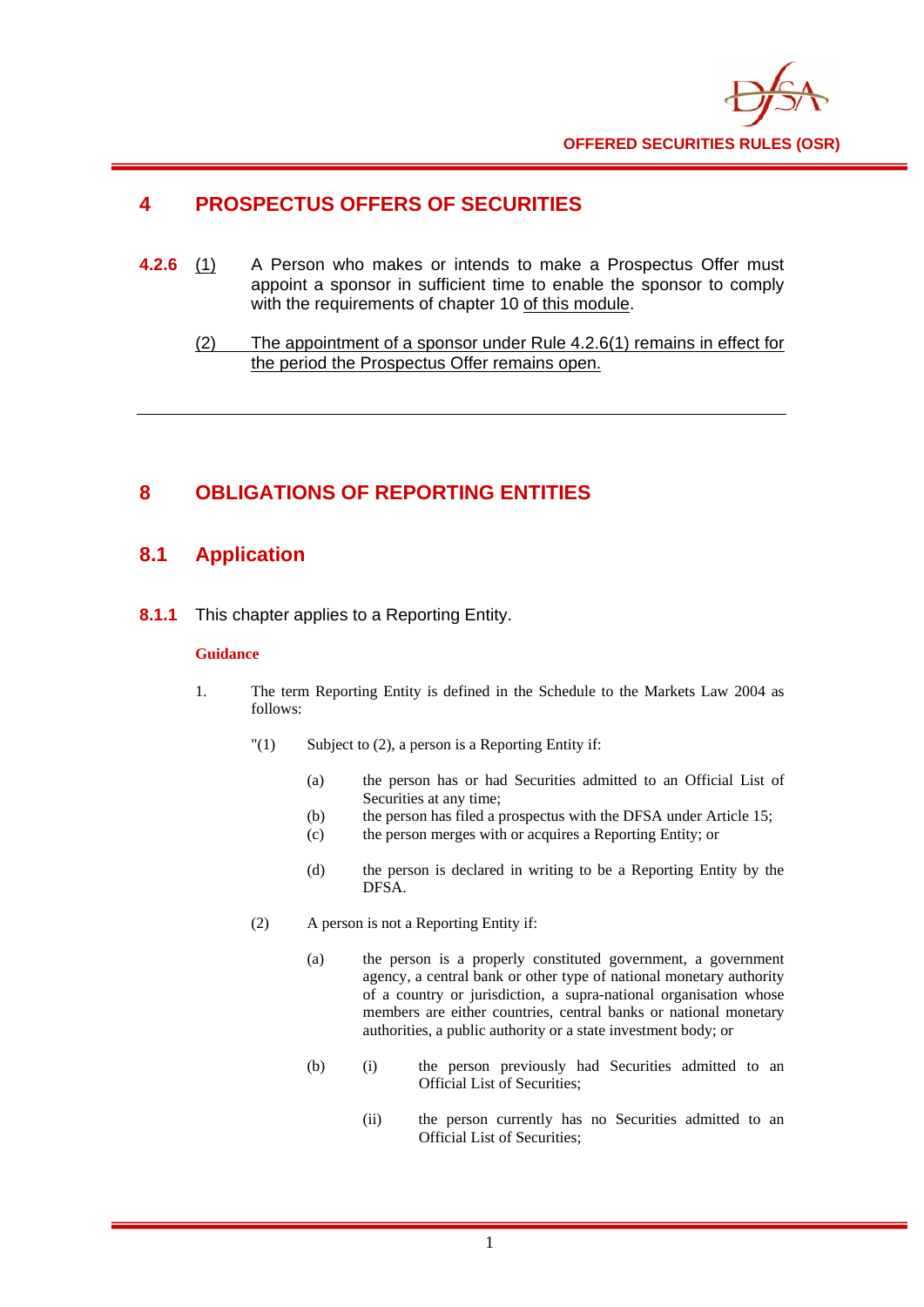

- (iii) the current holders of at least seventy five per cent of Securities in the Reporting Entity have agreed in writing that the person is no longer a Reporting Entity; and
- (iv) the DFSA has confirmed in writing that the person is no longer a Reporting Entity; or
- (c) the DFSA so determines."
- 2. For the purpose of the exclusion from Reporting Entity status set out in paragraph (2)(b) of the definition, a Person who ceases to be a Reporting Entity by virtue of an agreement of holders of the Securities should notify the DFSA of that fact in order no longer to be treated as a Reporting Entity.
- **8.1.2** In relation to a Fund, the Operator of the Fund is the Reporting Entity.

### **8.2 Continuous disclosure**

- **8.2.1** (1) A Reporting Entity must make timely disclosure of Material Information, including the relevant matters set out in App2 in accordance with this chapter.
	- (2) A Reporting Entity must ensure that its disclosure is complete, true, plain and not misleading, false or deceptive.
	- (3) The Reporting Entity must, subject to section 8.3, disclose any matters as soon as reasonably practicable:
		- (a) where App2 requires market disclosure, by way of an announcement made:
			- (i) on the website of the Reporting Entity;
			- (ii) to the DIFX or such other entity created by the DIFX for the purpose of public dissemination; and
			- (iii) to the DFSA; or
		- (b) otherwise, as required by App2. [Amended][VER2/08-05]

#### **Guidance**

The disclosure to the DIFX, regardless of whether the Securities are traded on that exchange, is of particular significance given the requirement by the DFSA that the DIFX make all announcements publicly available through on-line sources and by dissemination to the media.

**8.2.2** If a Reporting Entity fails to comply with an obligation to disclose any information under this chapter, the DFSA may: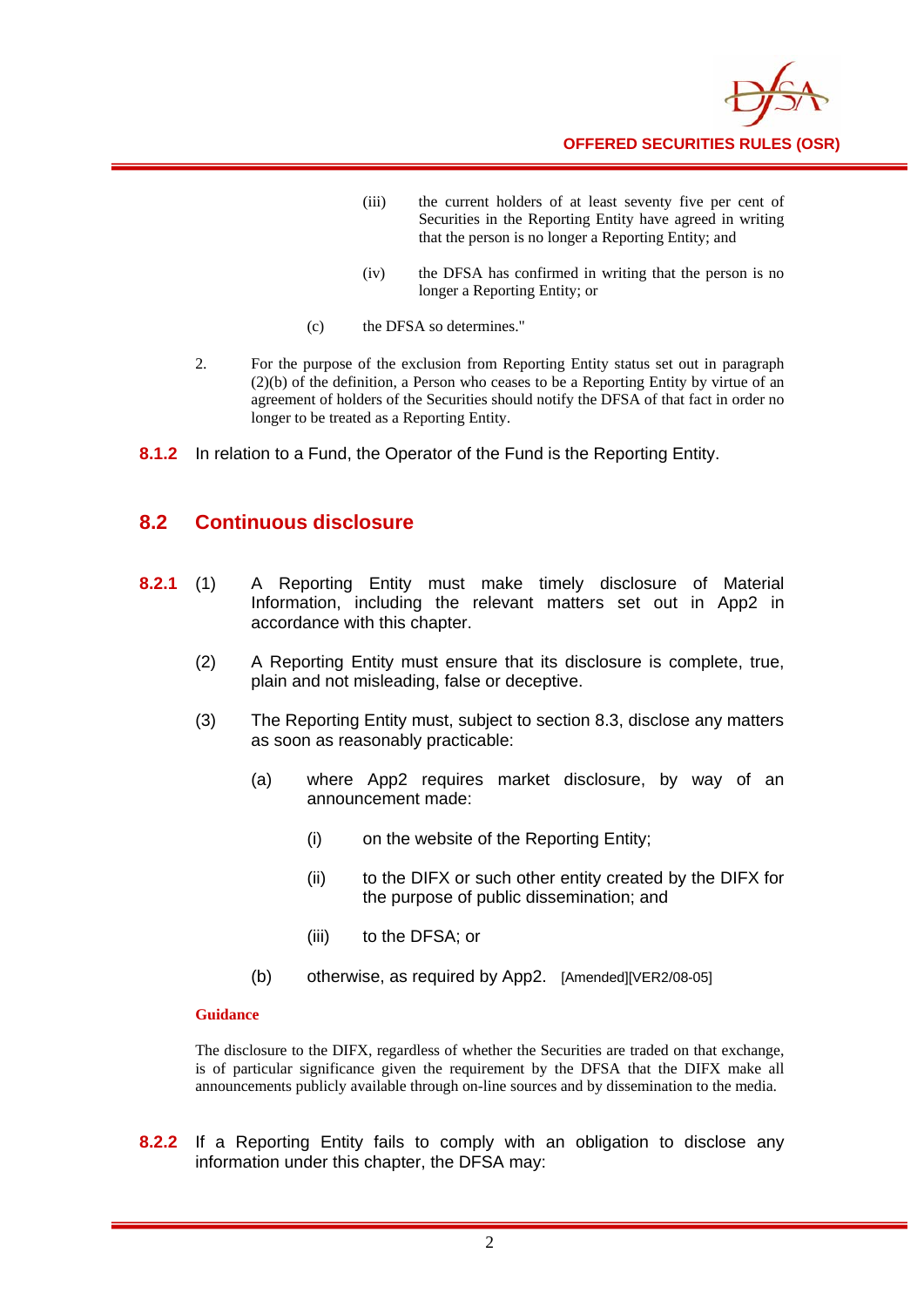

- (a) require the Reporting Entity to disclose the information; or
- (b) take such other steps as it considers appropriate;

if it considers that to do so would be in the interests of the DIFC.

#### **Guidance**

- 1. Under Article 22 of the Markets Law 2004, a Reporting Entity must make disclosures to the market in the circumstances prescribed by the Offered Securities Rules. This chapter, together with App2, sets out the obligations of Reporting Entities to make disclosures and provides guidance in relation to price sensitive information. [Amended][VER2/08-05]
- 2. Where a Reporting Entity realises that it has or may have breached its continuous disclosure obligations it should contact the DFSA to discuss the matter and seek guidance on taking steps to ensure that similar breaches are prevented from recurring.
- 3. The continuous disclosure obligations form an essential part of maintaining orderly markets and ensuring acceptable levels of investor protection. Where these obligations are not met and the DFSA considers it appropriate, one or more sanctions, which are set out in the Enforcement module may be imposed.
- 4. Article 32 of the Markets Law 2004 allows the DFSA to vary continuous disclosure requirements if:
	- a. at the time of the Offer of Securities in or from the DIFC, a Person has made an offer of Securities in a jurisdiction other than the DIFC; and
	- b. that jurisdiction has substantially the same disclosure requirements as provided in Part 6 of the Markets Law 2004 and the Offered Securities Rules.
- **8.2.3** (1) A Reporting Entity must not disclose any information it is required to disclose by Rule 8.2.1 to any other Person prior to the market disclosure in accordance with Rule 8.2.1(3) of such information except in strict confidence to:
	- (a) its advisors, underwriters, or sponsors or compliance advisers;
	- (b) the custodian of the Listed Fund to which the information relates;
	- (c) agent employed to release the information;
	- (d) Persons with whom it is negotiating with a view to effecting a transaction or raising finance, including prospective underwriters or sponsors of an issue of Securities, providers of finance or loans or the placement of the balance of a rights issue not taken up by shareholders;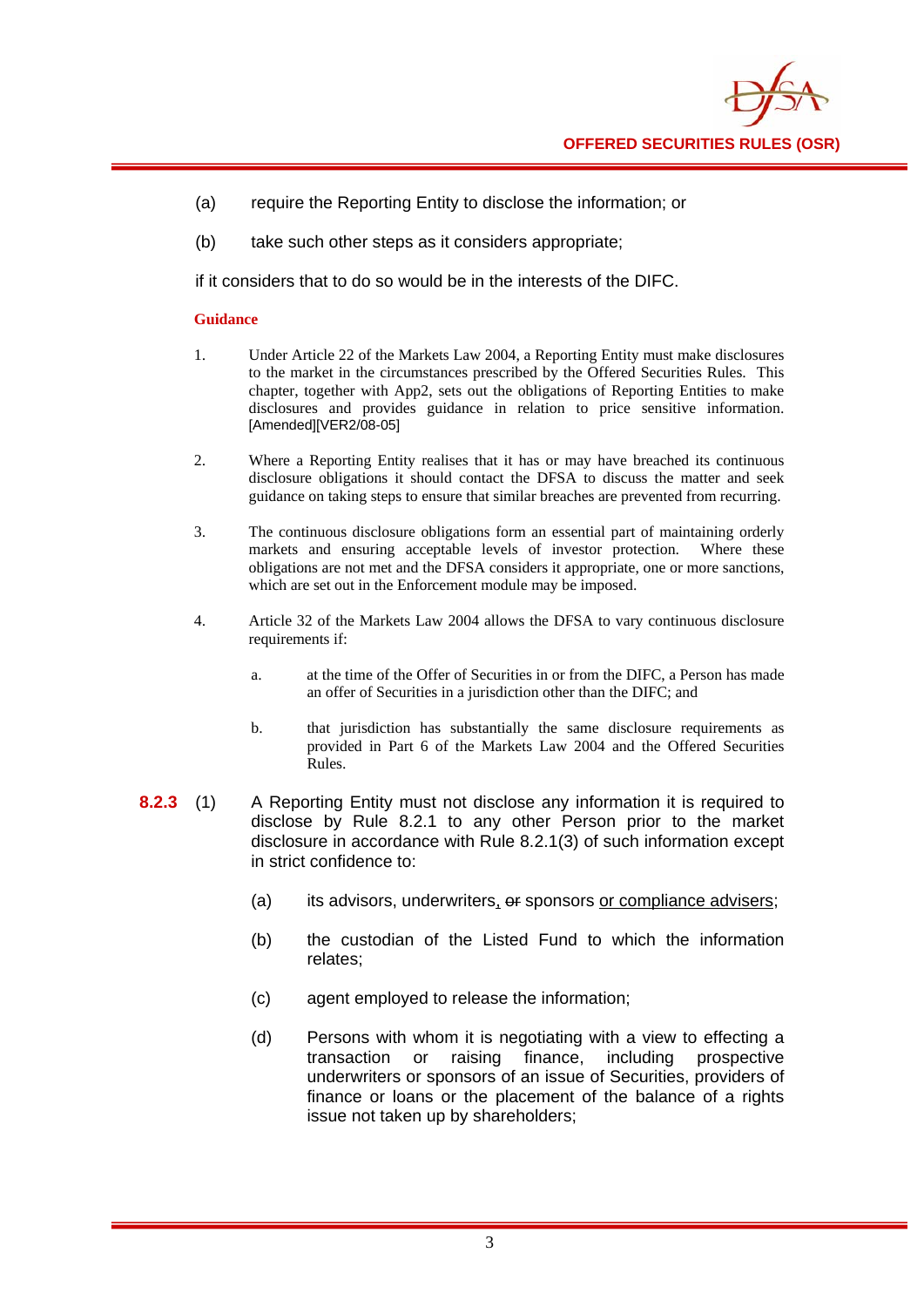

- (e) the DFSA or another Financial Services Regulator where such disclosure is necessary or desirable for the regulator to perform its functions;
- (f) a Person to whom the Reporting Entity discloses information in accordance with a lawful requirement; or
- (g) a Person to whom the information is disclosed in the necessary course of the business of the Reporting Entity.

[Amended][VER2/08-05]

- (2) A Reporting Entity must advise such recipients, except the DFSA, in writing, prior to them receiving the information, that the information is confidential and that they and any Person privy to the information should not deal in the relevant Securities, or any other related Investment, before the information has been made available to the market.
- **8.2.4** A Reporting Entity must nominate two Persons to be its main points of contact with the DFSA in relation to continuing disclosure and other continuous obligations under this chapter.

### **8.3 Disclosure exceptions**

- **8.3.1** (1) A Reporting Entity who intends not to disclose information it would, but for Article 24(1) of the Markets Law 2004, be required to disclose under this chapter must notify the DFSA by written notice setting out:
	- (a) a confidential report setting out the relevant information that it would, but for Article 24(1) of the Markets Law 2004, be required to be disclosed under the Rules; and
	- (b) the reason why the Reporting Entity believes on reasonable grounds that the relevant information would fall within the grounds prescribed under Article 24(1) of the Markets Law 2004.
	- (2) A notification under (1) must be in English, and all documents accompanying the notification must be either in the English language or accompanied by an English translation.
- **8.3.2** By making a notification under Rule 8.3.1 the Reporting Entity undertakes that the application is true, accurate and not misleading and does not omit anything of which the DFSA would reasonably be expected to be made aware of in the circumstances of the case.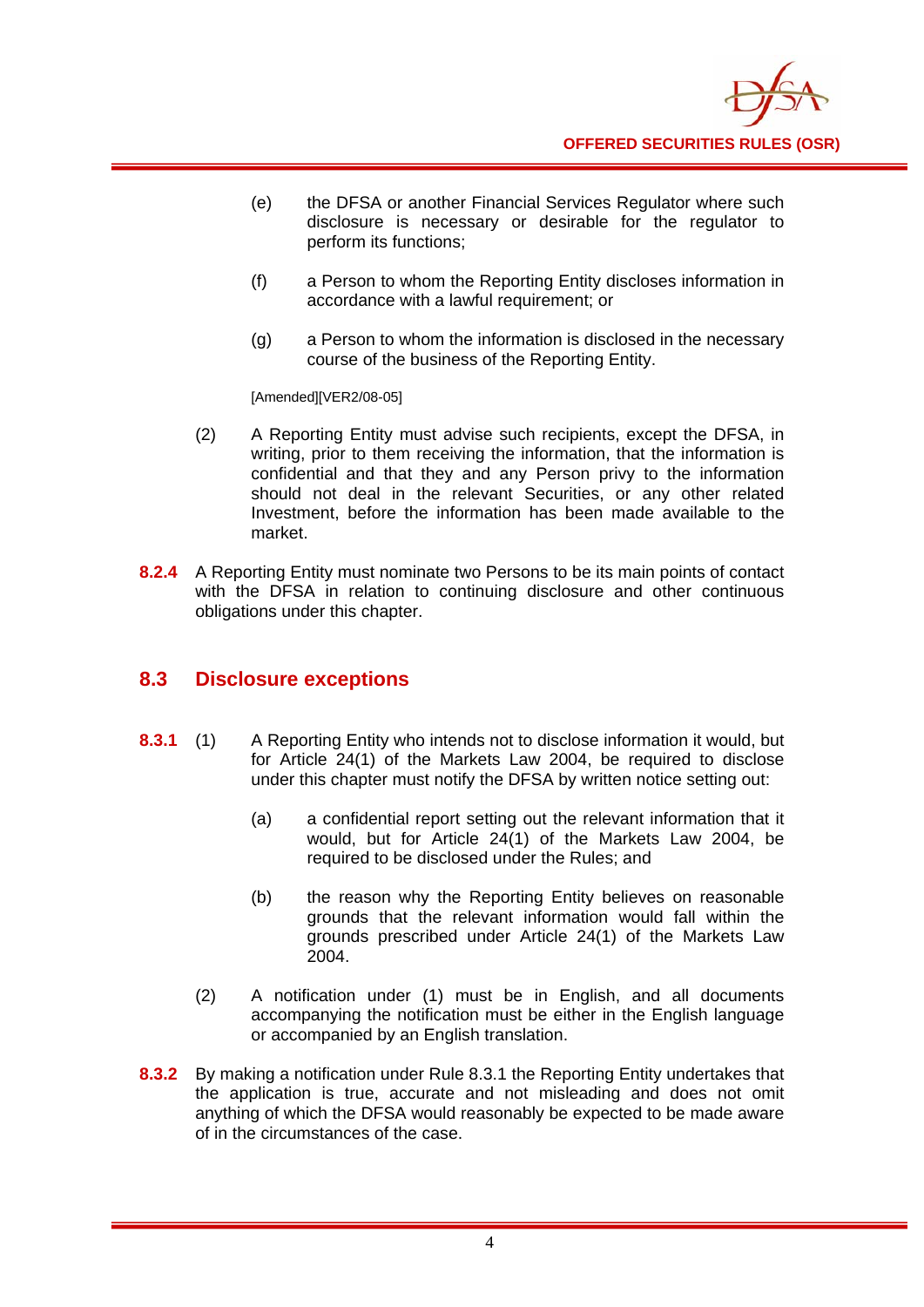

- **8.3.3** A Reporting Entity which has made a notification under Rule 8.3.1 in respect of which the DFSA has taken no action must notify the DFSA promptly if:
	- (a) there is a material change of circumstances such that the reason for the notification is no longer valid; or
	- (b) it becomes aware, or there are reasonable grounds to suspect, that Persons with knowledge of the material change are purchasing or selling Securities or any other related investment.

## **8.4 Other continuing obligations**

**8.4.1** A Reporting Entity must comply with the relevant continuing obligations set out in section A2.2, App3 and App4.

#### **Guidance**

Where the Reporting Entity cannot comply with a requirement in section A2.2, App3 or App4 because it is not the Issuer it may apply to the DFSA for a waiver or modification of the relevant requirement.

- **8.4.2** (1) The DFSA may by written notice impose additional continuing obligations on a Reporting Entity with immediate effect or from such date and time as may be specified if it is satisfied that it is in the best interests of the DIFC.
	- (2) If the DFSA is minded to impose additional continuing obligations and provide an opportunity to make representations on a Reporting Entity, it will notify the Reporting Entity in writing prior to imposing such obligations, unless (3) applies.
	- (3) Where the DFSA concludes that any delay likely to arise as a result of allowing a Reporting Entity to make representations would be prejudicial to the interests of the DIFC, it will not provide the Reporting Entity with the prior opportunity to make representations.
	- (4) Where the DFSA has imposed additional continuing obligations without providing a prior opportunity to make representations, the DFSA will:
		- (a) provide the Reporting Entity with an opportunity to make representations in Person and in writing to the DFSA within the period of fourteen days or such further period as may be agreed from the date on which such additional continuing obligations were imposed; and
		- (b) provide a response to any such representations and make any consequential direction, variation or withdrawal of the additional continuing obligations without undue delay.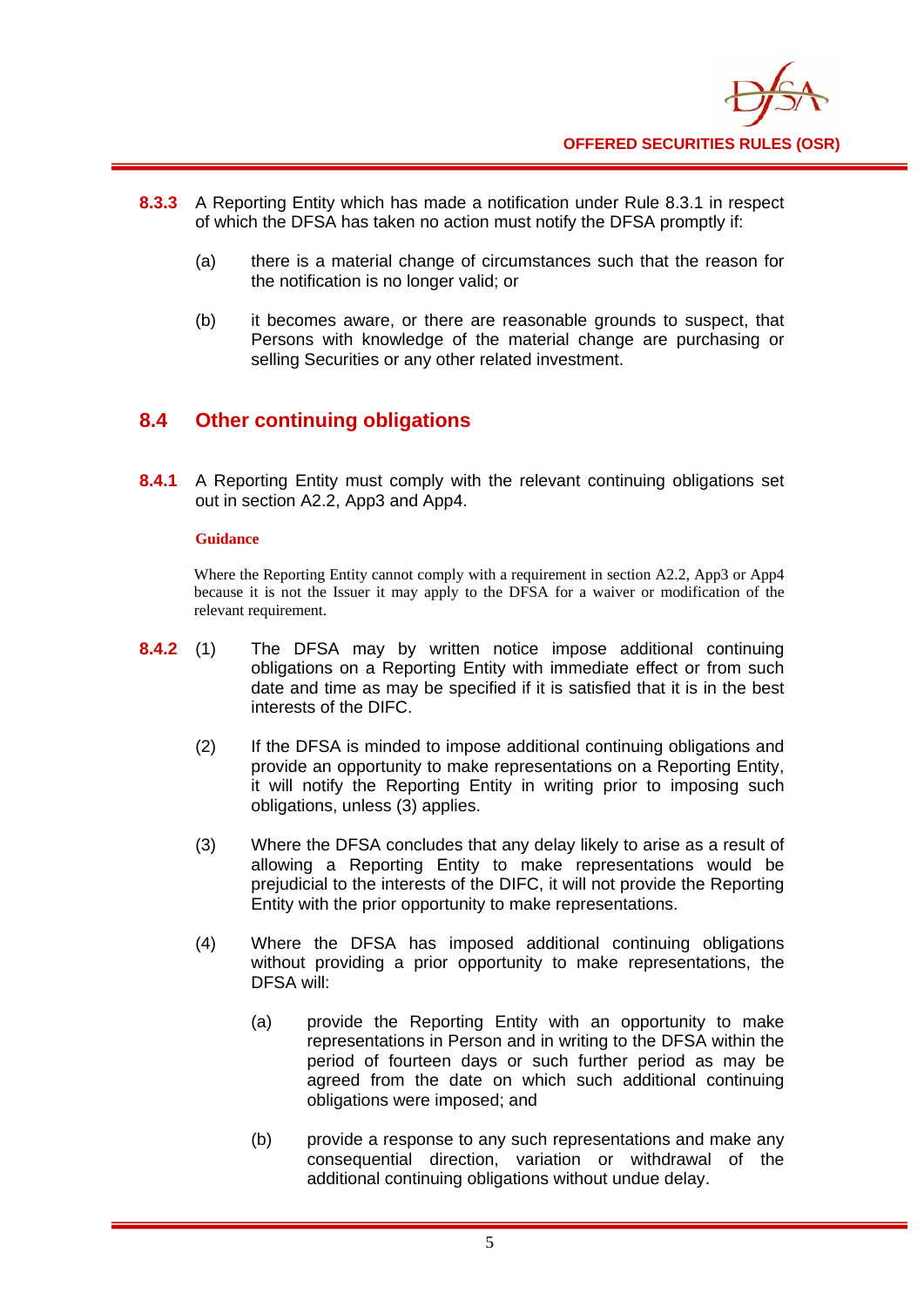

- (5) The Regulatory Appeals Committee has jurisdiction to hear and determine any appeal in relation a decision to impose additional continuing obligations on a Reporting Entity.
- **8.4.3** (1) The DFSA may by written notice require a Reporting Entity to appoint a compliance adviser for a specified period to assist the Reporting Entity in meeting its continuing obligations under the Markets Law 2004 and this module. Subject to 8.4.3(3) a Reporting Entity must appoint a sponsor to perform such role as set out in chapter 10.

[Amended][VER3/09-05

- (2) A Reporting Entity that is required to appoint a compliance adviser in accordance with Rule 8.4.3(1) must ensure that a compliance adviser continues to fulfil the role of compliance adviser until such time as the DFSA advises the Reporting Entity in writing that a compliance adviser is no longer required. The Reporting Entity which appoints a sponsor in accordance with (1) must ensure that that sponsor continues to fulfil his role until such time as the DFSA consents in writing to his release.
- (3) A Person who is a Reporting Entity solely by reason of the admittance of Designated Investments to an Official List of Securities does not need to appoint a sponsor. [Added][VER3/09-05]

#### **8.5 The database**

**8.5.1** Information which the DFSA believes, on reasonable grounds, may be prejudicial to the orderly operation of the market is prescribed as confidential for the purposes of Article 22(1) of the Markets Law 2004.

#### **10 SPONSORS**

#### **10.1 Application**

- **10.1.1** This chapter applies to:
	- (a) a sponsors; and
	- (b) Persons required to appoint a sponsor under Rule 4.2.6. an Undertaking that is required to appoint a sponsor pursuant to Rule 4.2.6 or Rule 8.4.3.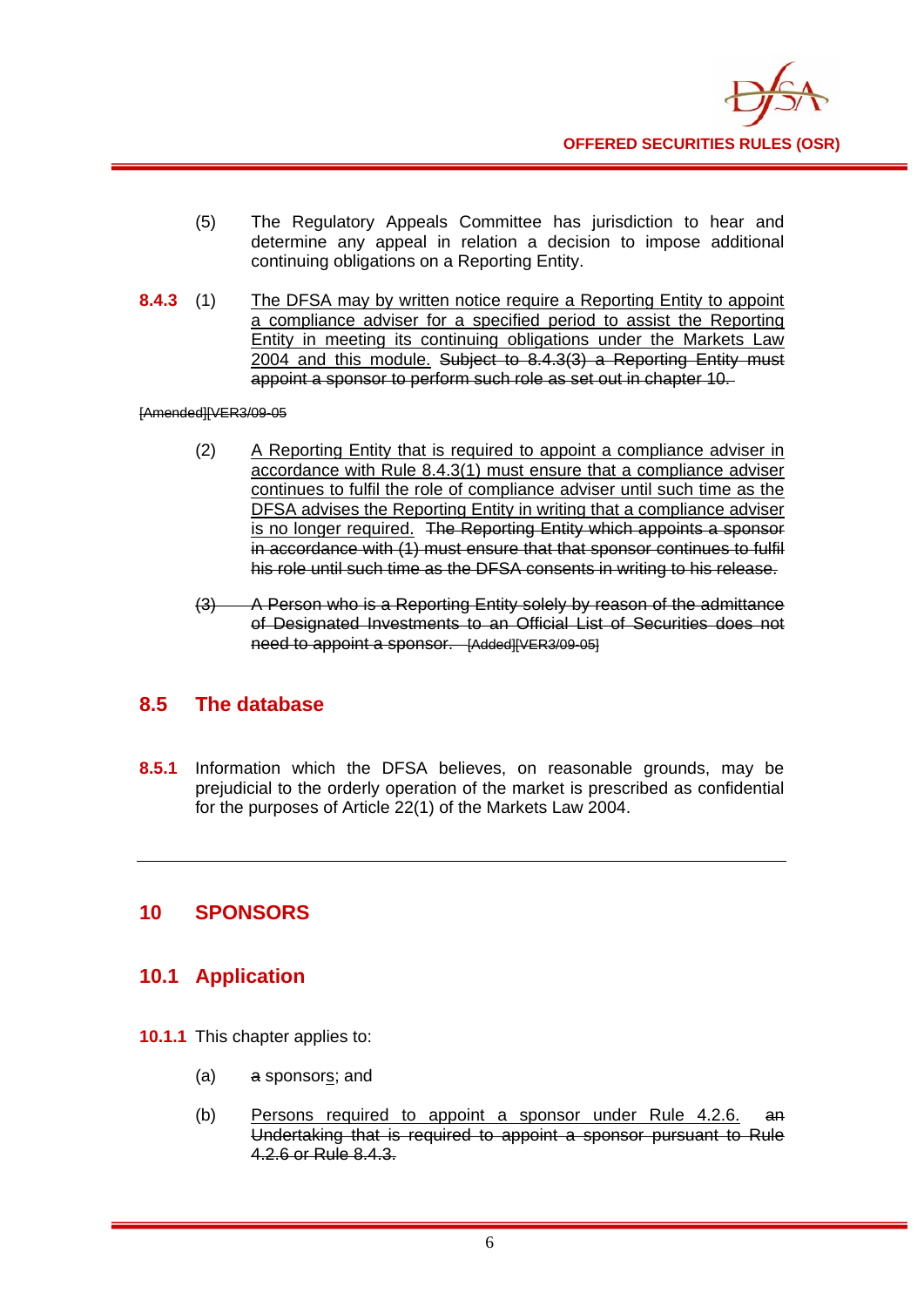

#### **Guidance**

Rule 4.2.6 requires the appointment of a sponsor for a Prospectus Offer in the DIFC in sufficient time to enable the sponsor to comply with its obligations and for as long as the Offer is open. The requirement for the appointment of a sponsor is designed to ensure that a Person who makes or intends to make a Prospectus Offer is aware of, and complies with, the requirements under the Markets Law 2004 and this module.

In most cases the Person making a Prospectus Offer, will be the Issuer of the Securities in the Prospectus. However there may be situations where the Person making a Prospectus Offer, that is the Offeror, is not the Issuer.

In any event, the sponsor must make certain inquiries and assume certain obligations under the Rules. A sponsor must therefore be a Person familiar with the requirements of the Markets Law 2004 and this module and who has the necessary knowledge, experience, qualifications and resources to assist the Offeror to comply with the various requirements.

The DFSA's *Policy Statement on Sponsors* describes in greater detail the role and regulatory obligations of a sponsor and the kind of knowledge, experience, qualifications and resources the DFSA expects a sponsor to have. The Policy explains that although a sponsor has certain regulatory obligations of its own, as prescribed in this module, its principal role is to assist a Person making a Prospectus Offer to comply with its regulatory responsibilities relating to the Offer. In the Policy Statement, the DFSA confirms that a Person making a Prospectus Offer does not, and cannot, avoid or diminish its regulatory obligations related to Offering Securities simply because it is required to have a sponsor. The regulatory obligations of the Person making the Prospectus Offer are not transferred to the sponsor but remain the responsibility of the Person making the Offer.

Rules 4.2.6 and 8.4.3 require the appointment of a sponsor. The requirement for the appointment of a sponsor is designed to ensure that Reporting Entities are aware of, and comply with, their requirements under the Law and Rules. A sponsor must therefore be a Person familiar with the requirements of the Law and Rules and who has the necessary skill, experience and qualifications to ensure that the Reporting Entity complies with the various requirements. In exceptional circumstances, in light of the skills, qualifications and experience of staff within the Reporting Entity, the DFSA may grant a waiver or modification of the requirement of the appointment of a sponsor.

## **10.2 Appointment of sponsors**

- **10.2.1** (1) Prior to appointing a sponsor, a Person must: An Undertaking appointing a sponsor must, prior to making the appointment:
	- (a) take reasonable steps to ensure that the proposed sponsor has the required knowledge, skills, resources and experience, qualifications and resources to carry out its obligations under the Rules; and
	- (b) notify the DFSA of the proposed sponsor's name, its business address and an address in the DIFC for the service of documents. and business address; and
	- (c) obtain the DFSA's consent to the proposed appointment.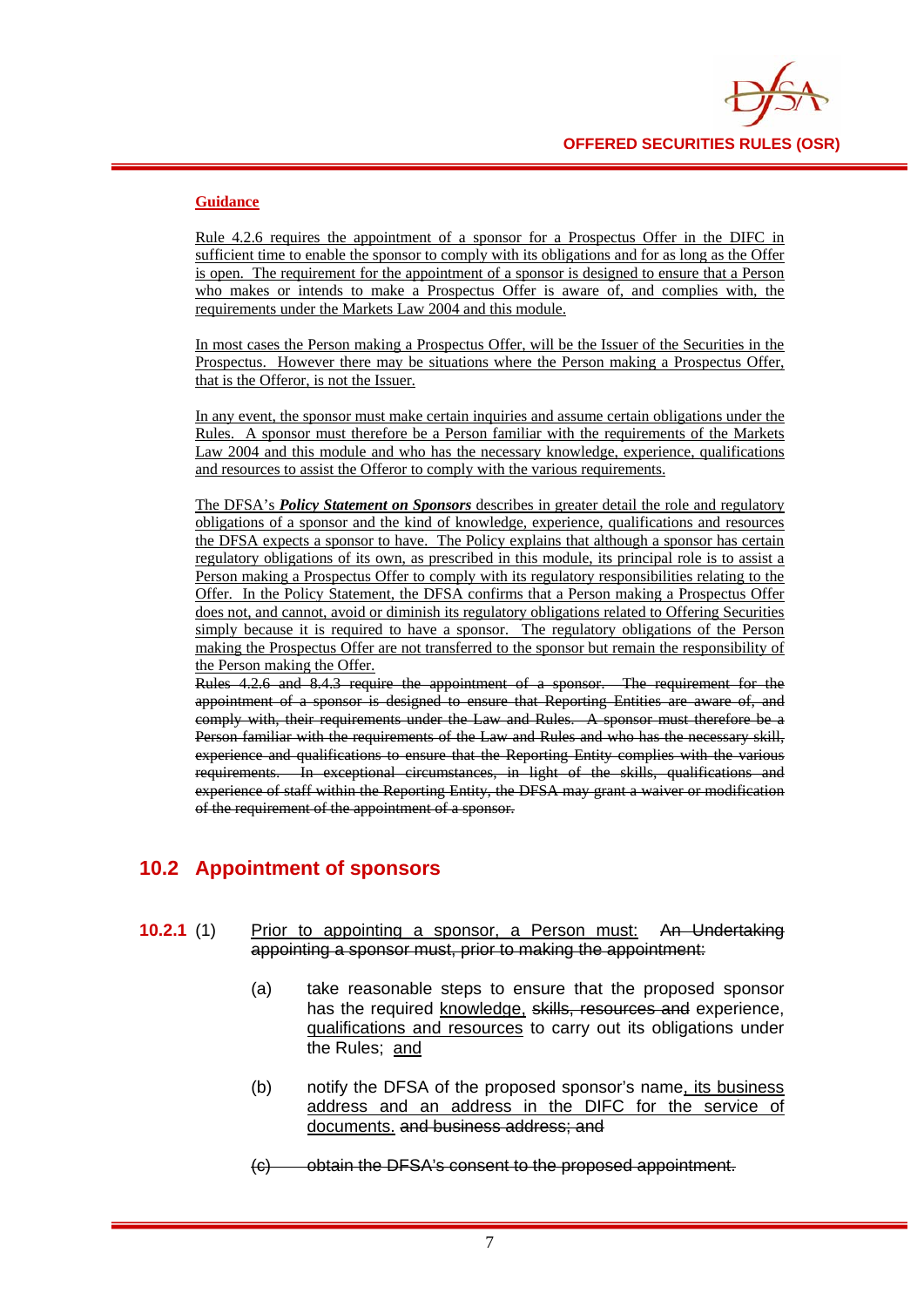

- (2) If requested by the DFSA, a Person appointing a sponsor must provide the DFSA with information about the knowledge, experience, qualifications and resources of the appointed or proposed sponsor. an Undertaking must provide the DFSA with information on its appointed or proposed sponsor with regard to the sponsor's skills, resources and experience.
- **10.2.2** (1) A Person must take reasonable steps to ensure that the relevant sponsor and Employees of the sponsor are independent and have appropriately managed any conflict of interest that may arise. An Undertaking must take reasonable steps to ensure that the relevant Employees of the sponsor are independent of the Undertaking and have appropriately managed any conflict of interest with respect to the Undertaking that may arise.
	- (2) A Person must notify the DFSA if it becomes aware, or has reason to believe, that the sponsor or relevant Employees of the sponsor are no longer independent or have a conflict of interest which has not been appropriately managed. An Undertaking must notify the DFSA if it becomes aware, or has reason to believe, that the relevant Employees of the sponsor are no longer independent of the Undertaking or have a conflict of interest which has not been appropriately managed.
- **10.2.3** Where, in the opinion of the DFSA, a sponsor appointed by a Person an Undertaking is not suitable in the opinion of the DFSA, or where a sponsor has not been appointed or has resigned, the DFSA may direct the Person and Undertaking to replace or appoint a sponsor.

### **10.3 Obligations of a sponsor in relation to offers**

#### **10.3.1** A sponsor appointed pursuant to Rule 4.2.6 must: When making an Offer, a sponsor must:

- (a) satisfy itself to the best of its knowledge and belief, having made due and careful enquiry of the Person who makes or intends to make a Prospectus Offer Offer of the Securities and its adviseers, that the Person Offeror has satisfied all applicable conditions for Offering Securities and other relevant requirements under the Markets Law 2004 and this module;
- (b) provide to the DFSA any information or explanation known to it in such form and within such time limit as the DFSA may reasonably require for the purpose of verifying whether this module is being, and has been, complied with by the Offeror and Issuer in a Prospectus Offer; in relation to which it acts as sponsor; and
- (c) take other steps required in writing by the DFSA.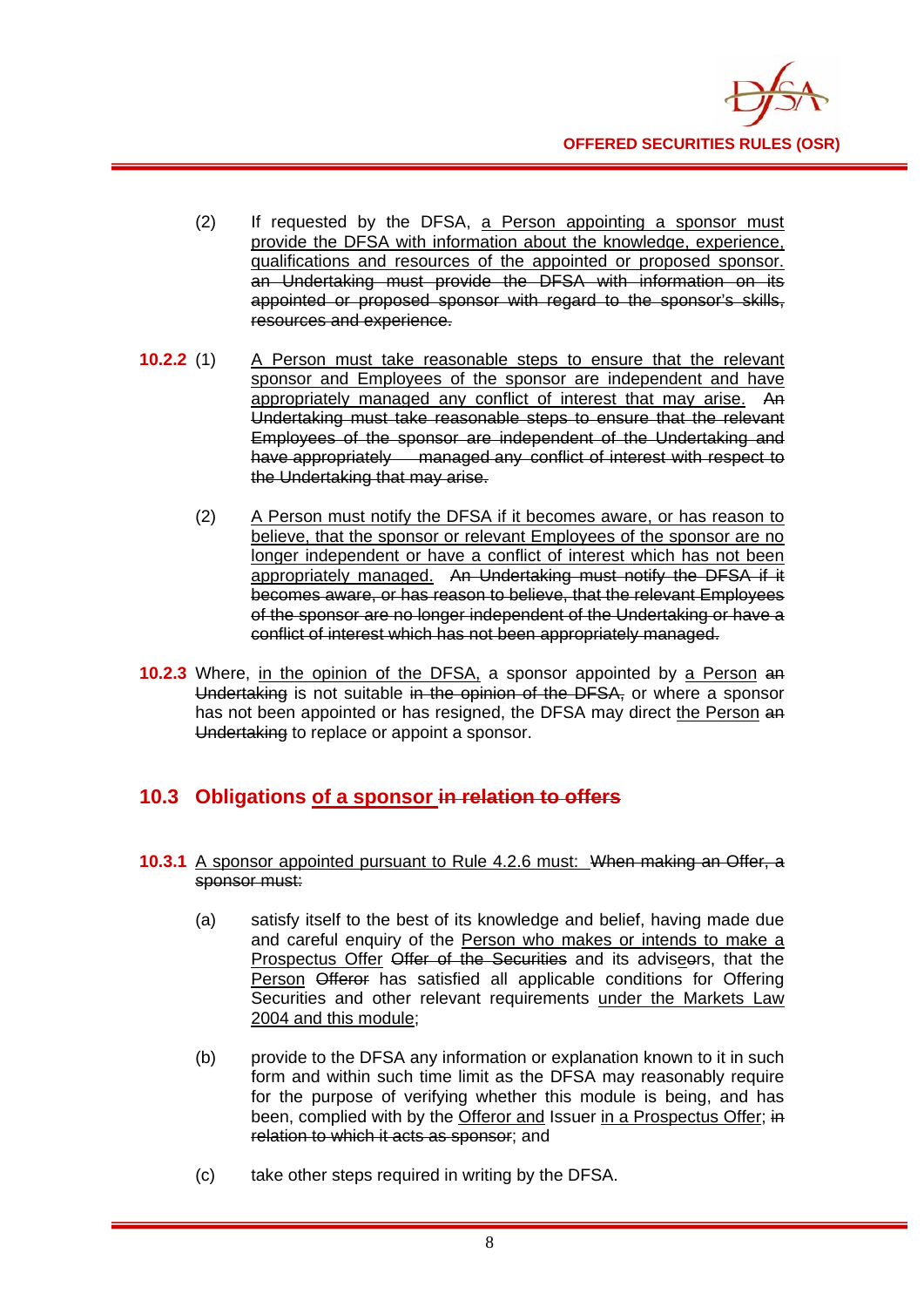

- **10.3.2** (1) Where a sponsor becomes aware of a failure by a Reporting Entity to comply with its obligations under the Markets Law 2004 and this module, the sponsor must without undue delay:
	- (a) notify the Reporting Entity of the failure and take reasonable steps to ensure it rectifies the failure within a reasonable time; and
	- (b) if the Reporting Entity does not or is unable to rectify the failure as soon as practicable:
		- (i) notify the DFSA of that fact; and
		- (ii) if the continuing obligation is one of disclosure, make the disclosure to the DFSA.

### **10.4 Duty of care of sponsors Obligations in relation to reporting entities**

- **10.4.1** A sponsor has a duty of care to the Person to which it is appointed. (1) A sponsor must ensure that a Reporting Entity complies with any applicable provisions in the Markets Law 2004 and this module.
	- (2) When a sponsor becomes aware of a failure of the Reporting Entity which he sponsors to comply with its obligations under the Markets Law 2004 and this module, he must without undue delay:
		- (a) notify the Reporting Entity of the failure and take reasonable steps to ensure it rectifies the failure within a reasonable time; and
		- $(b)$  if the Reporting Entity does not or is unable to rectify the failure as soon as practicable:
			- (i) notify the DFSA of that fact; and
			- $(i)$  if the continuing obligation is one of disclosure, make the disclosure to the DFSA.

### **10.5 Co-operation with sponsors Duty of care of sponsors**

**10.5.1** (1) Persons who make or intend to make a Prospectus Offer must take reasonable steps to ensure that they and their Employees: A sponsor has a duty of care to the Undertaking to whom it is appointed.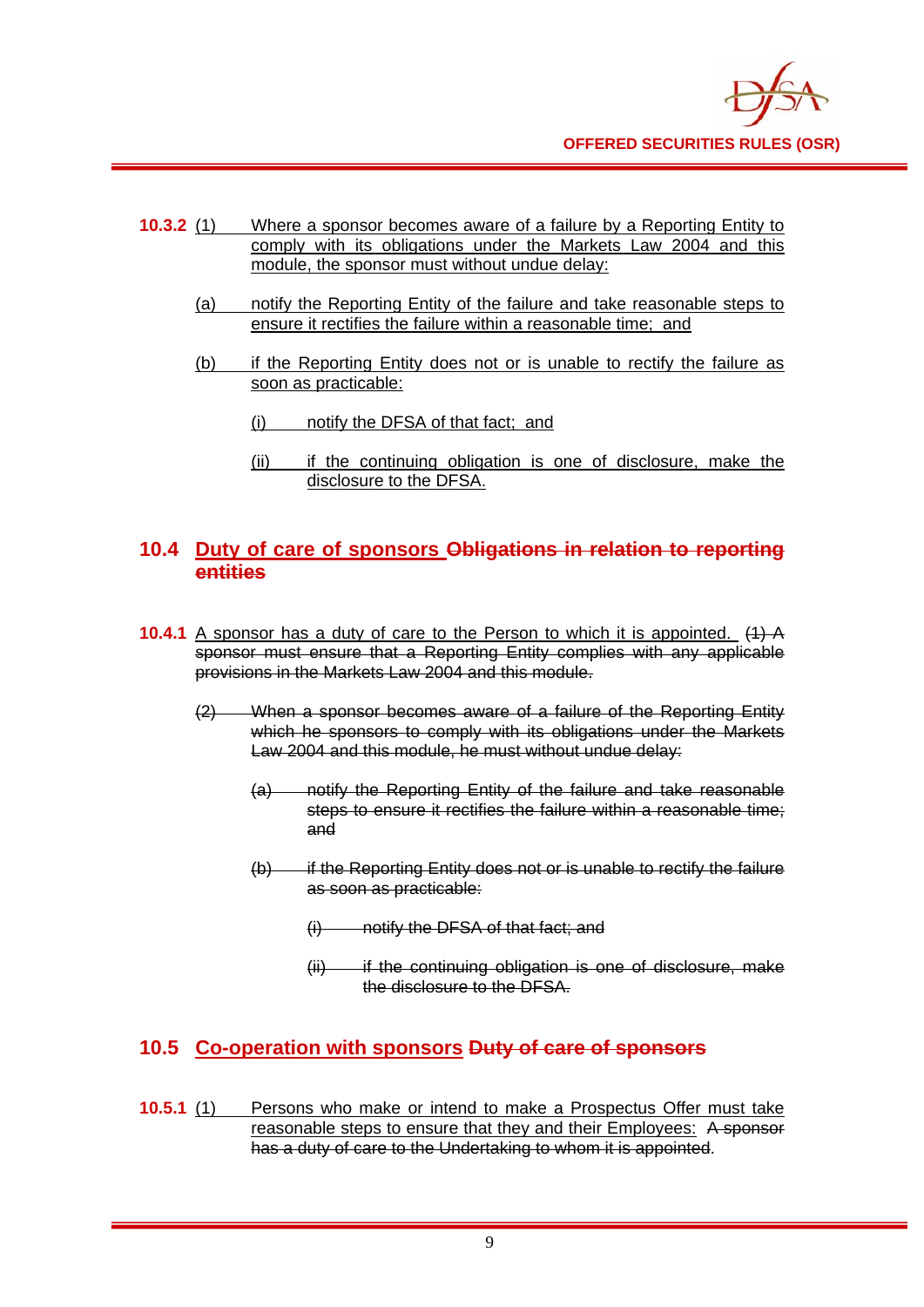- (a) provide such assistance as the sponsor reasonably requires to discharge its duties:
- (b) give the sponsor right of access at all reasonable times to relevant records and information;
- (c) do not interfere with the sponsor's ability to discharge its duties;
- (d) do not provide misleading or deceptive information to the sponsor; and
- (e) report to the sponsor any matter which may significantly affect the financial position of the Person issuing the Securities or the price or value of the Securities.
- (2) A sponsor must notify the DFSA of any non co-operation by the Offeror, Issuer, or their Employees.

## **10.6 Termination of sponsors Co-operation with sponsors**

- **10.6.1** Where a Person who makes or intends to make a Prospectus Offer dismisses its sponsor, the Person must advise the DFSA in writing without delay of the dismissal, giving details of any relevant facts and circumstances. An Undertaking must take reasonable steps to ensure that it and its Employees:
	- (a) provide such assistance as the sponsor reasonably requires to discharge its duties:
	- (b) give the sponsor right of access at all reasonable times to relevant records and information;
	- (c) do not interfere with the sponsor's ability to discharge its duties;
	- (d) do not provide misleading or deceptive information to the sponsor; and
	- (e) report to the sponsor any matter which may significantly affect the financial position of the undertaking or the price or value of the Securities.
- **10.6.2** Where a sponsor resigns, it must advise the DFSA in writing without delay of the resignation, giving details of any relevant facts and circumstances. A sponsor must notify the DFSA of any non co-operation by the Undertaking or its Employees.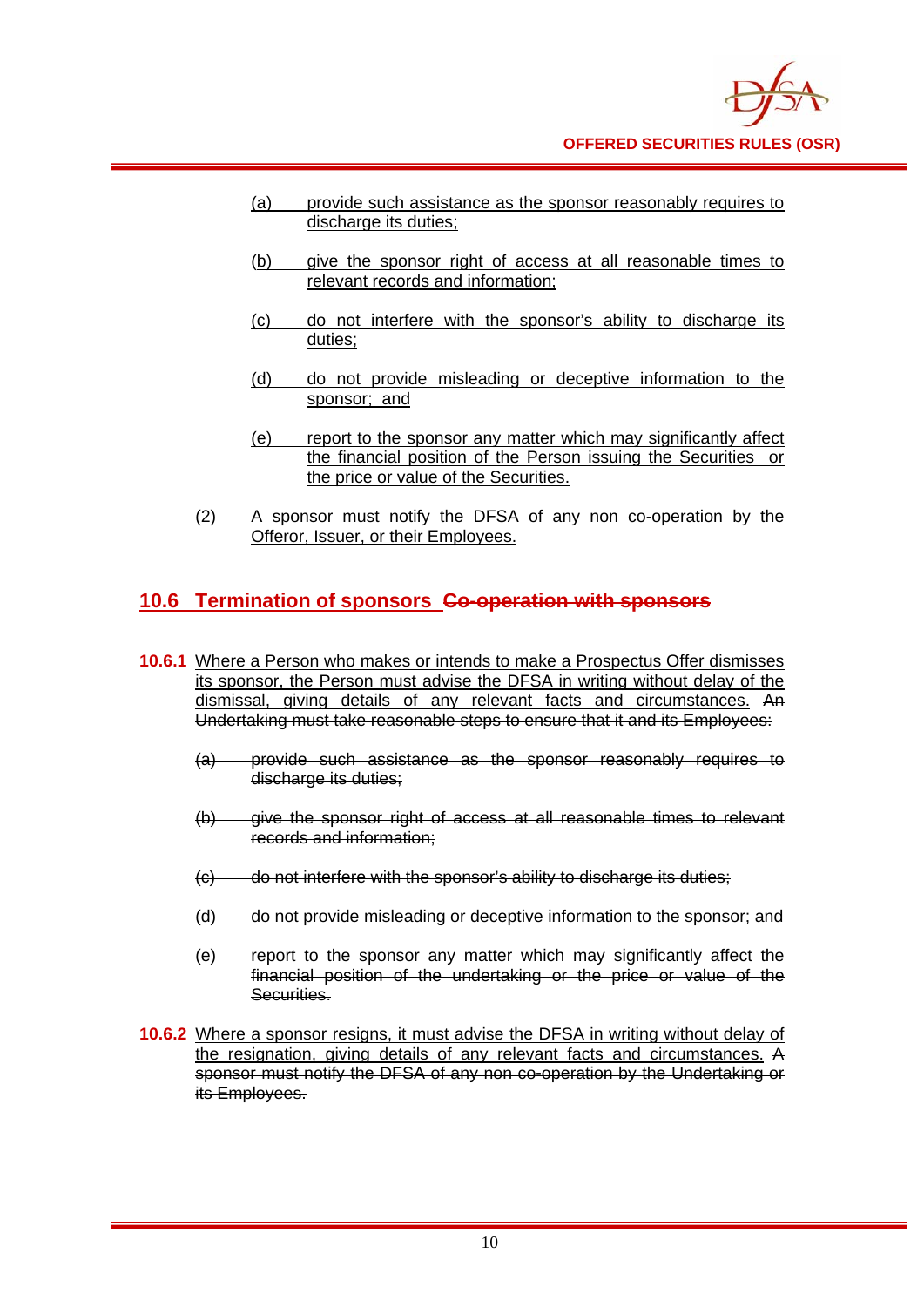

## **10.7 Termination of sponsors**

- **10.7.1** Where an Undertaking dismisses its sponsor, the Undertaking must advise the DFSA in writing without delay of the dismissal, giving details of any relevant facts and circumstances.
- **10.7.2** Where a sponsor resigns as sponsor to an Undertaking, it must advise the DFSA in writing without delay of the resignation, giving details of any relevant facts and circumstances.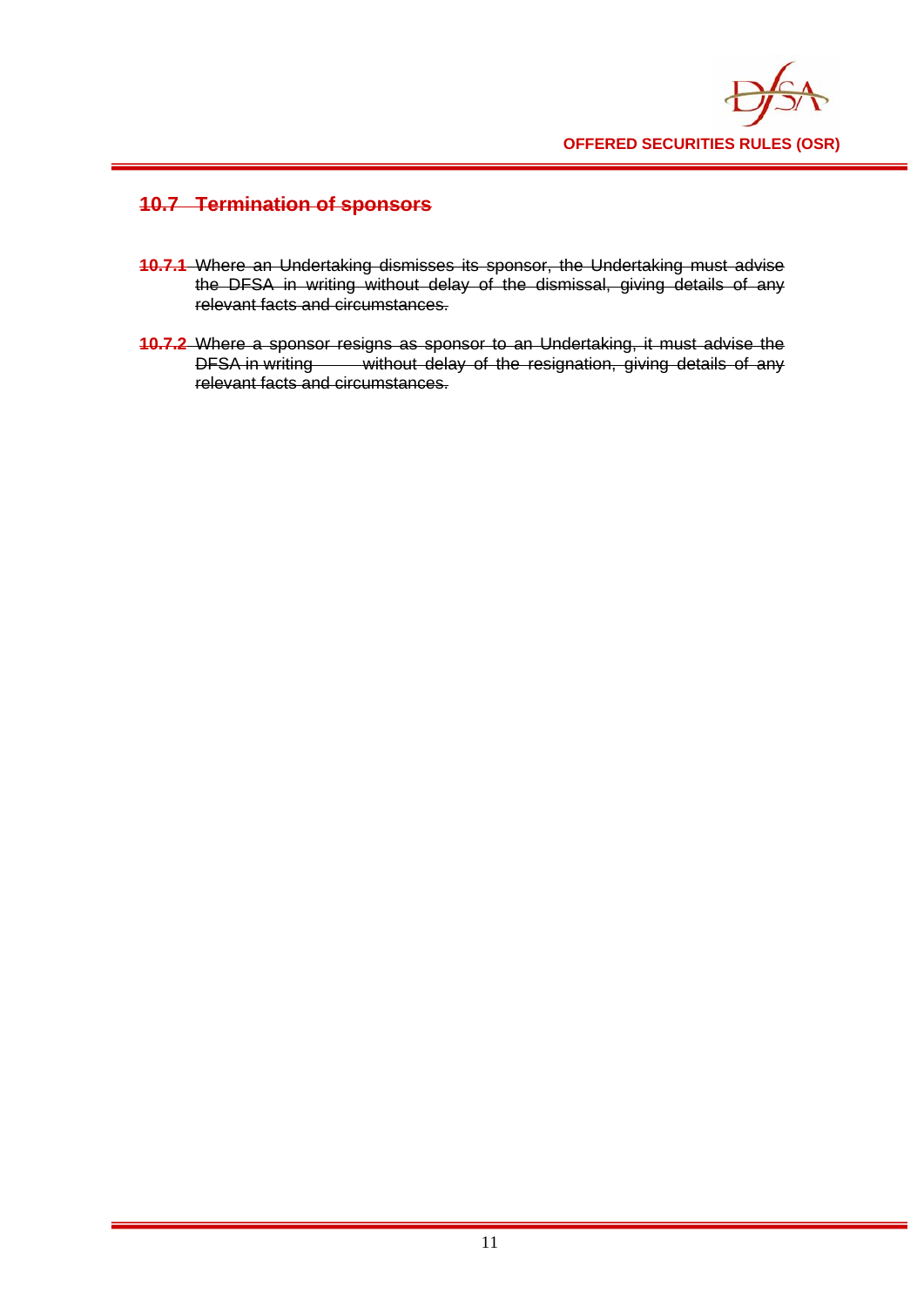

**(As the whole of Chapter 11 is new, there is no text underlined in the usual manner)**

### **11 COMPLIANCE ADVISERS**

#### **11.1 Application**

**11.1.1** This chapter applies to Reporting Entities that are required to appoint compliance advisers under Rule 8.4.3.

#### **Guidance**

 The requirement for the appointment of a compliance adviser is designed to ensure that a Reporting Entity is aware of and complies with its continuing obligations under the Markets Law 2004 and this module. A compliance adviser should therefore be a person familiar with the requirements of the Markets Law 2004 and this module and should have the necessary knowledge, experience, qualifications and resources to assist a Reporting Entity to comply with its regulatory obligations.

 The DFSA's *Policy Statement on Compliance Advisers* describes in greater detail the purpose of a compliance adviser and the circumstances in which the DFSA is likely to require a Reporting Entity to appoint a compliance adviser. The Policy also describes how a compliance adviser can assist a Reporting Entity to meet its obligations in the Markets Law 2004 and this module generally, and specifically the continuing obligations prescribed in Rule 8 and App2, App3 and App4 of this module. The Policy explains that the compliance adviser does not take on any regulatory obligations or potential regulatory liability of its own under the Markets Law 2004 or this module if it agrees to act as a compliance adviser to a Reporting Entity. The relationship between the Reporting Entity and compliance adviser is a contractual one similar to one with any other professional adviser. In the Policy Statement the DFSA confirms its view that the compliance adviser role is merely to advise and assist the Reporting Entity to comply with its continuing regulatory responsibilities, all of which remain the responsibility of the Reporting Entity.

### **11.2 Appointment of compliance advisers**

- **11.2.1** The DFSA may, in its absolute discretion, require a Reporting Entity to:
	- (1) appoint a compliance adviser; or
	- (2) replace a compliance adviser already appointed.
- **11.2.2** (1) A Reporting Entity required to appoint a compliance adviser must, prior to making the appointment:
	- (a) take reasonable steps to ensure that the proposed compliance adviser has the required knowledge, experience, qualifications and resources to carry out its obligations under this module;
	- (b) notify the DFSA of the proposed compliance adviser's name and business address; and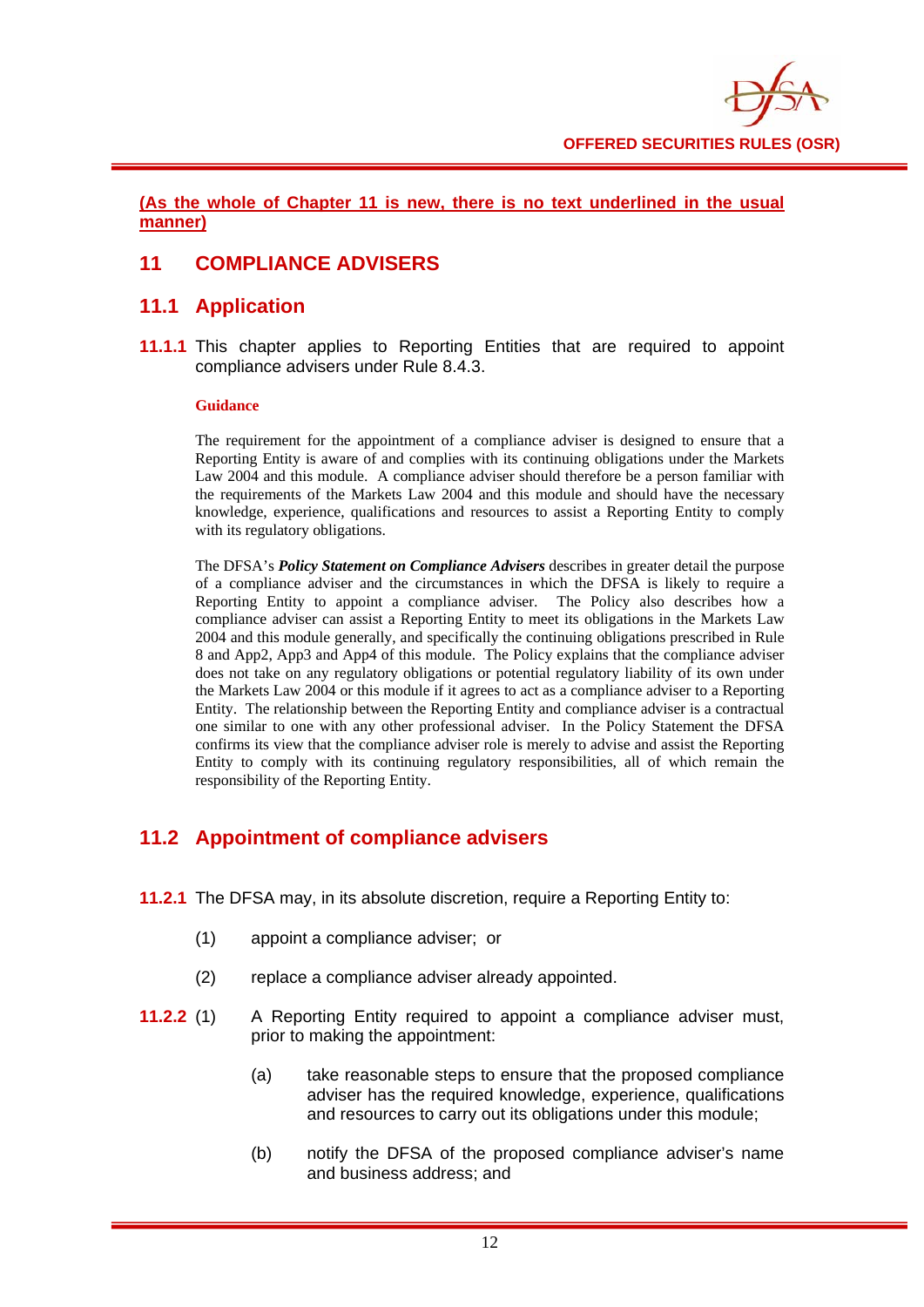

- (c) take reasonable steps to ensure that the proposed compliance adviser and its relevant Employees are independent and that any conflicts of interest are appropriately managed;
- (2) If requested by the DFSA, a Reporting Entity appointing a compliance adviser must provide the DFSA with such information as it may require including information regarding knowledge, experience, qualifications and resources of the compliance adviser.
- (3) A Reporting Entity must notify the DFSA if it becomes aware, or has reason to believe, that the compliance adviser or its relevant Employees have a conflict of interest which has not been appropriate managed.

#### **11.3 Obligations of a Reporting Entity relating to a compliance adviser**

- **11.3.1** Where a Reporting Entity is advised by its compliance adviser that it is failing or has failed to comply with its obligations under the Markets Law 2004 and this module, the Reporting Entity must without undue delay:
	- (a) take reasonable steps to rectify the failure as soon as practicable; and
	- (b) if the Reporting Entity does not or is unable to rectify the failure as soon as practicable notify the DFSA of that fact.
- **11.3.2** A Reporting Entity must provide to the DFSA any information in such form and within such time as the DFSA may reasonably require regarding its compliance adviser or any advice the compliance adviser is providing, or has provided, to the Reporting Entity regarding its continuing obligations under the Markets Law 2004 and this module.
- **11.3.3** A Reporting Entity must take reasonable steps to ensure its compliance adviser cooperates in any investigation conducted by the DFSA including answering promptly and openly any questions addressed to the compliance adviser, promptly producing the originals or copies of any relevant documents and attending before any meeting or hearing at which the compliance adviser is requested to appear.

#### **11.4 Co-operation with compliance advisers**

- **11.4.1** A Reporting Entity must take reasonable steps to ensure that it and its Employees:
	- (1) provide such assistance as the compliance adviser reasonably requires to discharge its duties;